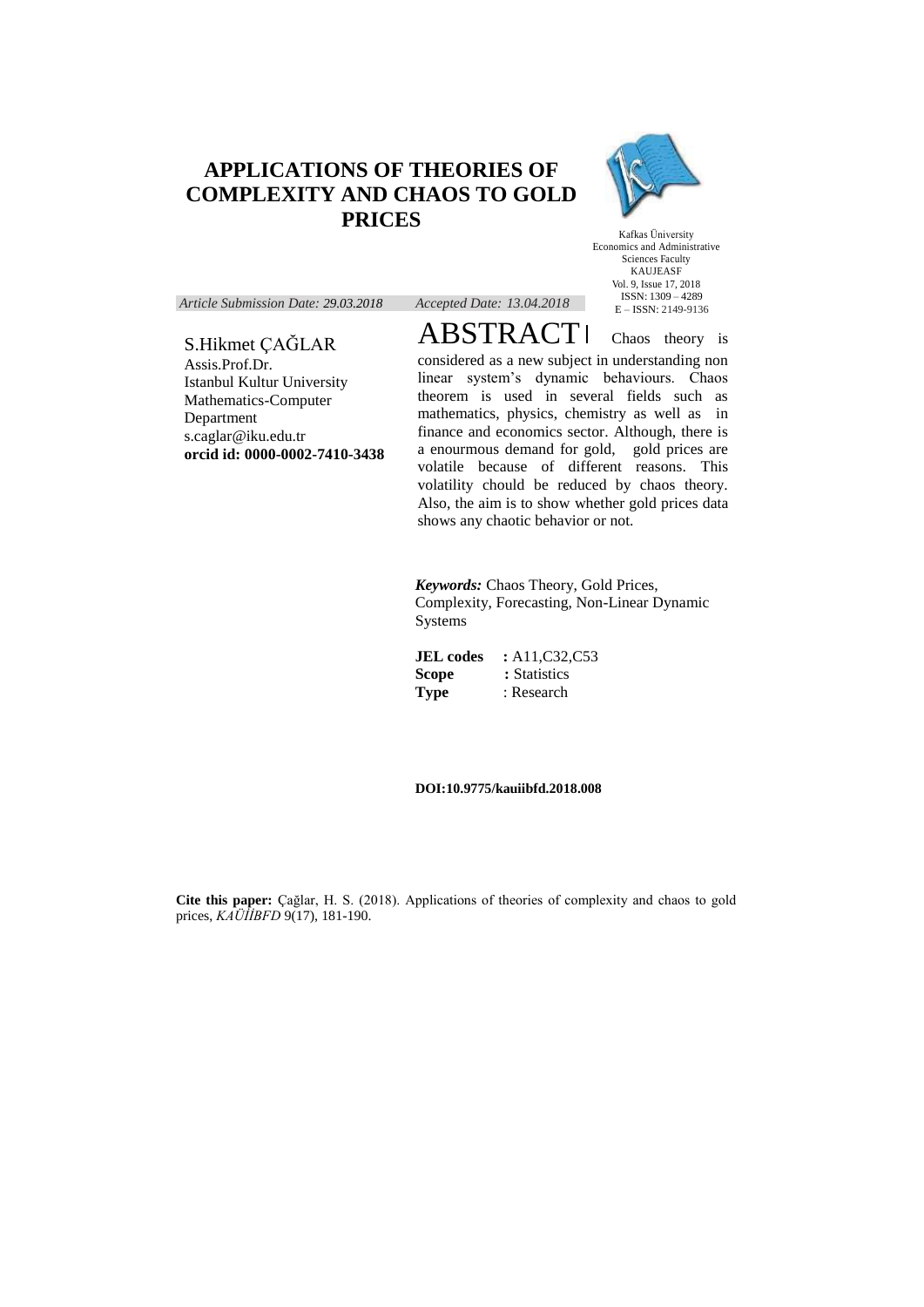## **KAOS VE KARMAŞIKLIK TEORİSİNİN ALTIN FİYATLARINA UYGULANMASI**



Kafkas Üniversitesi İktisadi ve İdari Bilimler Fakültesi KAÜİİBFD Cilt, 9, Sayı 17, 2018 ISSN: 1309 – 4289 E – ISSN: 2149-9136

*Makale Gönderim Tarihi 29.03.2018 Yayına Kabul Tarihi: 13.04.2018*

#### S.Hikmet ÇAĞLAR Dr.Öğr.Üyesi İstanbul Kültür Üniversitesi Matematik Bilgisayar Bölümü s.caglar@iku.edu.tr

ÖZ *Kaos teorisi, doğrusal olmayan sistemlerin dinamik davranışlarını anlamada yeni bir konu olarak kabul edilir. Kaos teori, matematik, fizik, kimya gibi finans ve ekonomi sektörlerinde de kullanılmaktadır. Altın için büyük bir talep olmasına rağmen, altın fiyatları farklı sebeplerden dolayı değişkenlik gösteriyor. Bu dalgalanma kaos teorisi ile azaltılabilir. Amacımız, altın fiyatlarının herhangi bir kaotik davranışı gösterip göstermediğini bulmaktır.*

*Anahtar Kelimeler:* Kaos Teorisi, Tahmin, Doğrusal Olmayan Dinamik Sistemler

*JEL Kodu:* A11,C32,C53 *Alanı:* İstatistik *Türü:* Araştırma

**Atıfta bulunmak için:** Çağlar, S. H. (2018). Kaos ve karmaşıklık teorisinin altın fiyatlarına uygulanması, *KAÜİİBFD* 9(17), 181-190.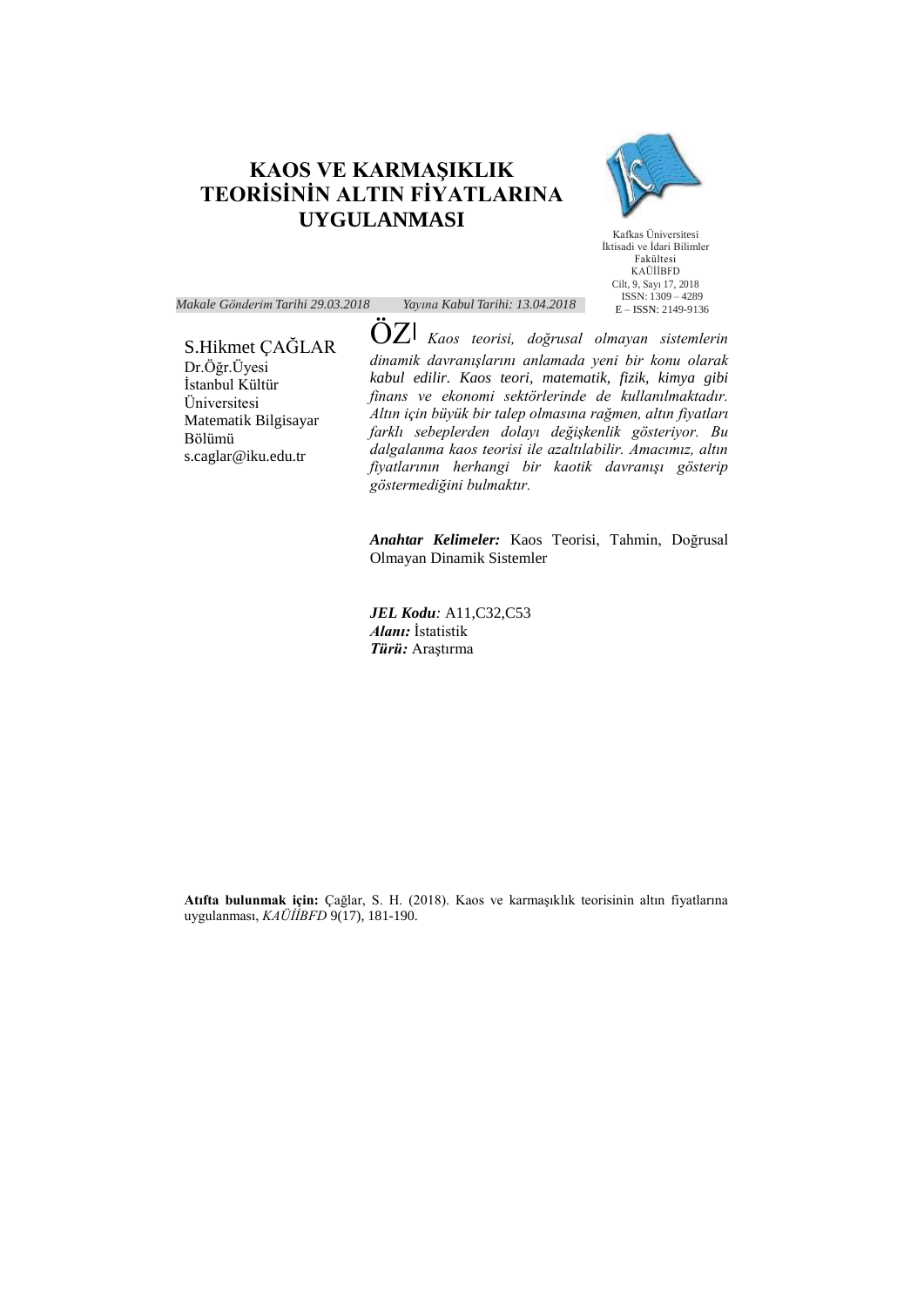## **1. INTRODUCTION**

Chaos theory is utilized in science researches at the beginning of nine. In 1961, leading the researches of Einstein, Bohr, Poincare and other, actually Lorenz used it at first. Lorenz was using the computer program to be able to predict the weather. Lorenz arranged the computer to predict the weather by generating twelve equations. Lorenz's program did not predict the weather exactly but it predicted the possible weathers for the next days. In science studies like mathematics and physics, the behavior of certain nonlinear dynamical systems which are under exact circumstances is described by chaos theory.

These exact circumstances indicate dynamics which easily affected starting conditions. In chaos theory initial conditions that easily affected refers to "butterfly effect". That is to say, changes in conditions of a nonlinear dynamic system could be caused by large changes in the long term (Frear, 2011: 2).

Chaos could be defined as opposite of "order". Surprisingly, in chaos symmetric items could be included (Sorin, 2010: 11). Moreover, everything continues so quickly. The vision of predict the future is restricted, because of having so many variables. Even well organized institutions could fail to predict truly their institutions' future. In that kind of world chaos and non-linear dynamic systems could be a solution (Sloan, 2011: 10).

Furthermore, Chaos theory is not only used in physics, chemistry, meteorology, biology but also in economics and management disciplines and the problems from each area is easy to solve with computers. Thus, chaos theory is refer to science computer era (Karaçalı & Demirci, 2009: 7). During the last forty seven years chaos theory is discussed in myriad of fields. Chaos theory also could be used in small medium enterprises( SME's). In Previous researches, some models are built for SME's for overcoming crisis (Nguyen, 2011: 9).

Chaos theory is also prominent in finance sector. In finance, most of the time the expected and the real data do not fit with each other. Because most of the time supervisors ignore the external noise effect (Jinguang, 2008: 6). Chaos theory is used in economics for 20 years. In that field chaos theory is not widely used. Moreover there are just few studies which research the effect of chaos theory in the commodity like gold (Chatrath et al. 2001: 2).

Gold is a precious mine which is used as a good and monetary entity.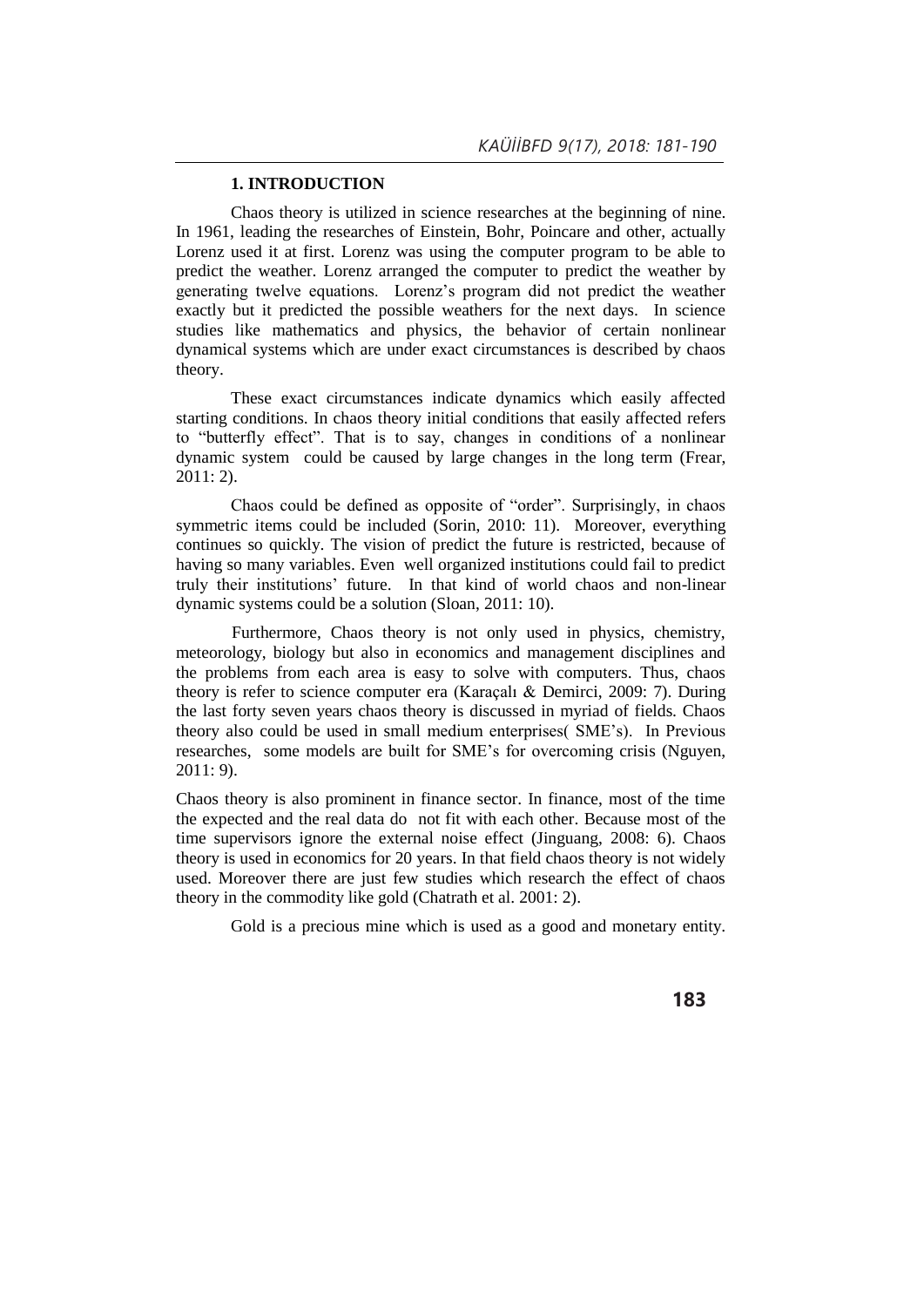Once upon a time, gold had been in the base of money system and then, it was fixed to USA dollar as reserve via Bretton Woods. After 1973, some of the European currencies had been allowed float,dollars convertibility to gold was terminated.

Because of that circumstances, gold has lost the attribute of exchange medium and it has used a part of the reserves of Central Banks and a medium of individual savings. However in last decade demand of gold has been increased despite of improving technology, using gold in industrial products and jewel industry is being flourished. One has found that gold price is influenced most buy USA dollar exchange rate and oil prices (Toroman et al. 2011: 13).

After the Collapse of Bretton Woods system in 1971, most of the countries concur their currencies to float. Thus after 1971 the demand of gold has increased (Vatti, 2008: 14).

The demand of gold and its restricted supply provide the gold to be an attractive instrument. Gold is not only demanded by jewelry sector but also finance sector. In jewelry sector gold is used as a raw material, processed and made ready to buy. Gold prices are seen as the main indicator in myriad of fields. Also macroeconomic indicators should be considered to analyze the changes of gold prices (Alptekin et al. 2010: 1).Investors keep their money into gold, due to gold being a crucial in stabilizing affect for portfolios (Ismail et al. 2009: 5).

Gold prices has declined after 1995. For instance, while the price of gold \$393 (per ounce) in 1990, it was \$286 in the early 2000s. Although the gold prices are being declined, the demand to derivative instruments like forwards, options, futures etc. is increased promptly (Kearney &Lombra, 2008: 8). Gold is still indisputable valuable instrument, in spite of the loss of the gold standard in international markets (Vatti, 1973: 15).

In this paper, we investigate whether the time series of gold price data chotic or not (see fig.1). The use of regression model to find out corporate financial distress ( see fig. 2, fig. 3).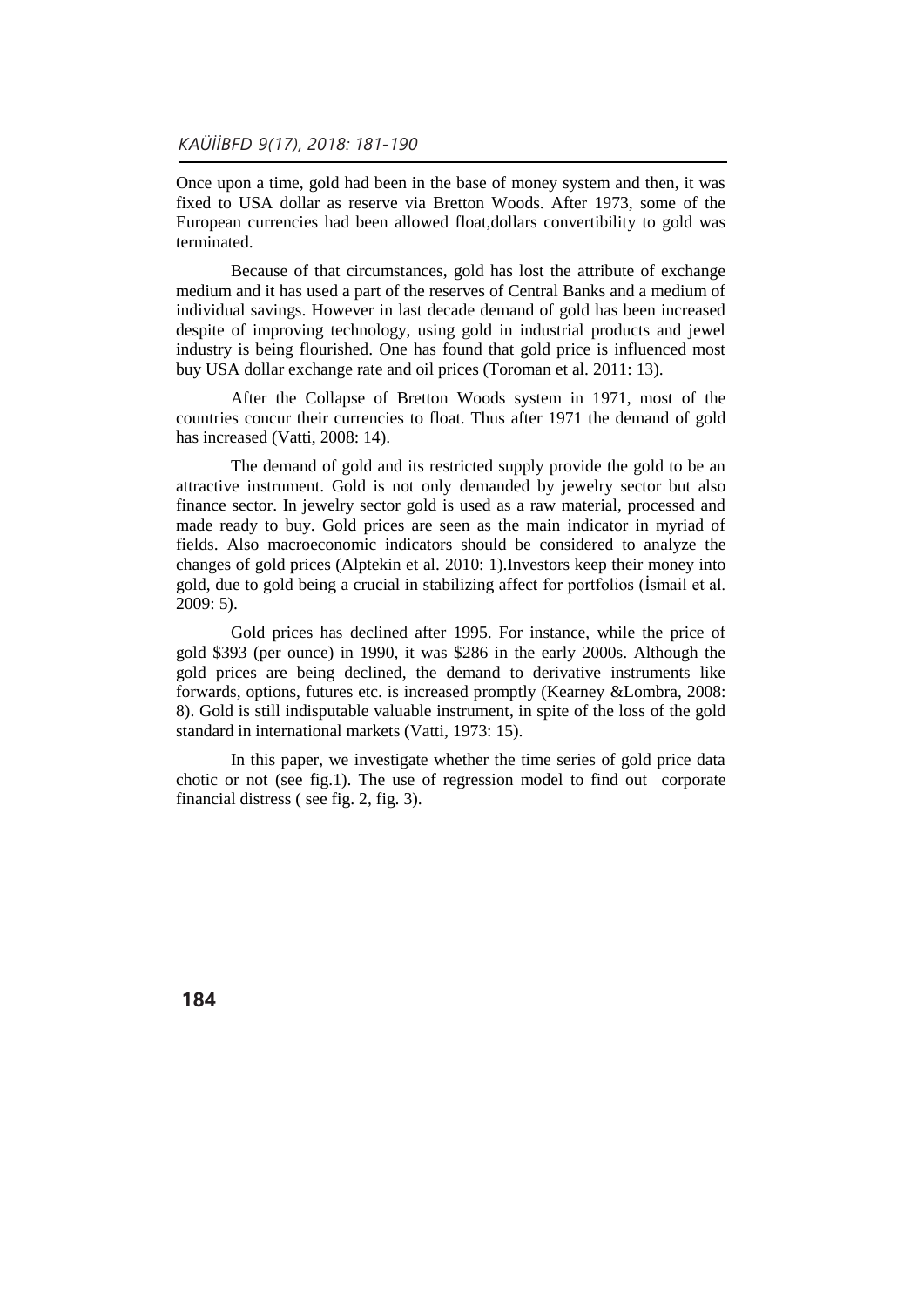

**Figure 1: G**old Prices Data Series



 **Figure 2: T**ransformed Data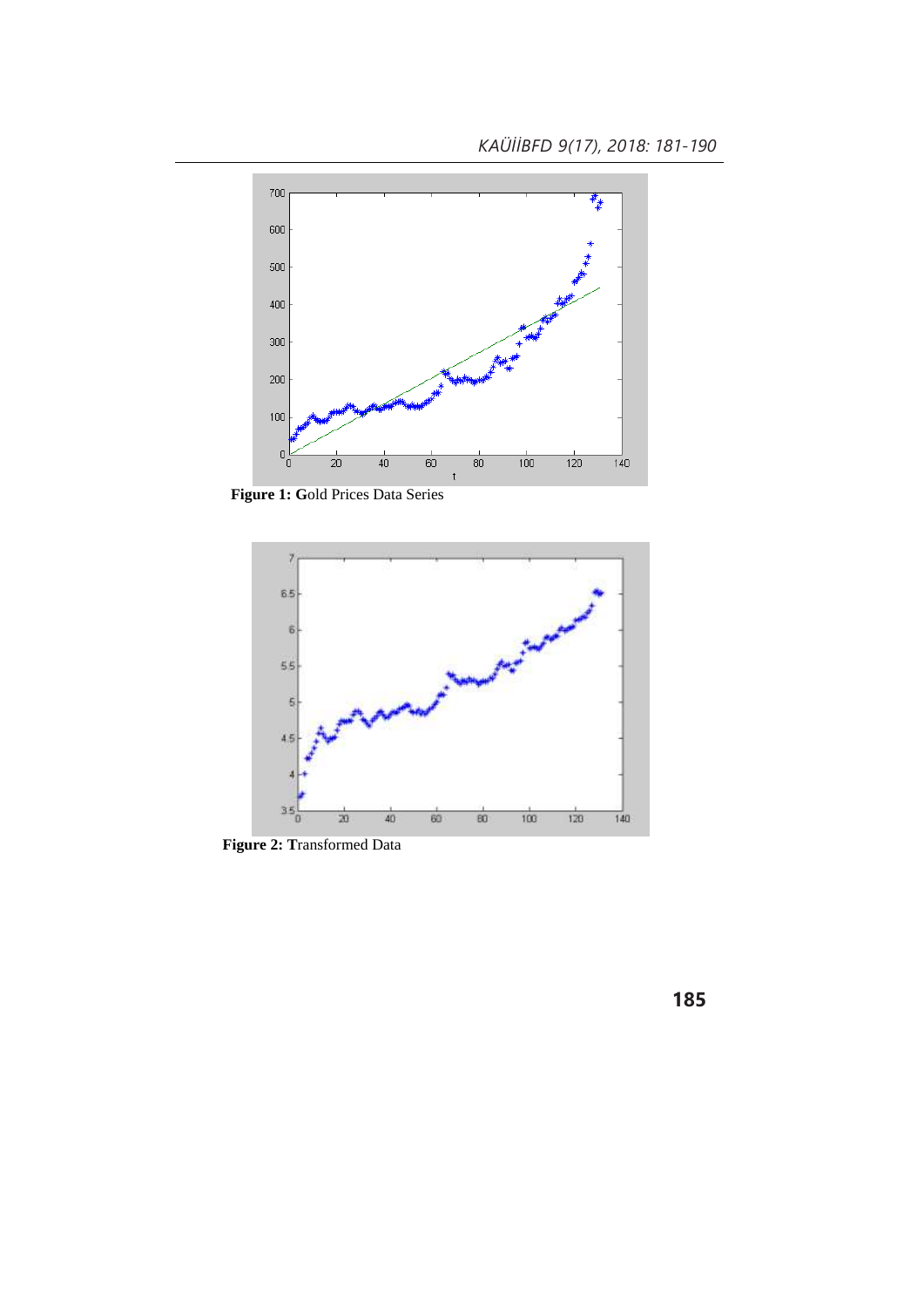

 **Figure 3: R**esidual Plot For Time Series Data

#### **2. METHOD**

Embedding method (Takens F:1981) is used for chotic behavier. The Ndimensional state vectors Y(t) are defined following

$$
Y(t) = [y(t), y(t+\tau), ..., y(t+(N-1) \tau)]
$$
\n(2.1)

y(t): a value of the time series at time t,  $\tau$  is a suitable time delay and N: embedding dimension. This vector fully represents the non-linear dynamics when N is a large enough. The m dimension phase point connection line ,while te system state evolves over time ( see Fig. 4).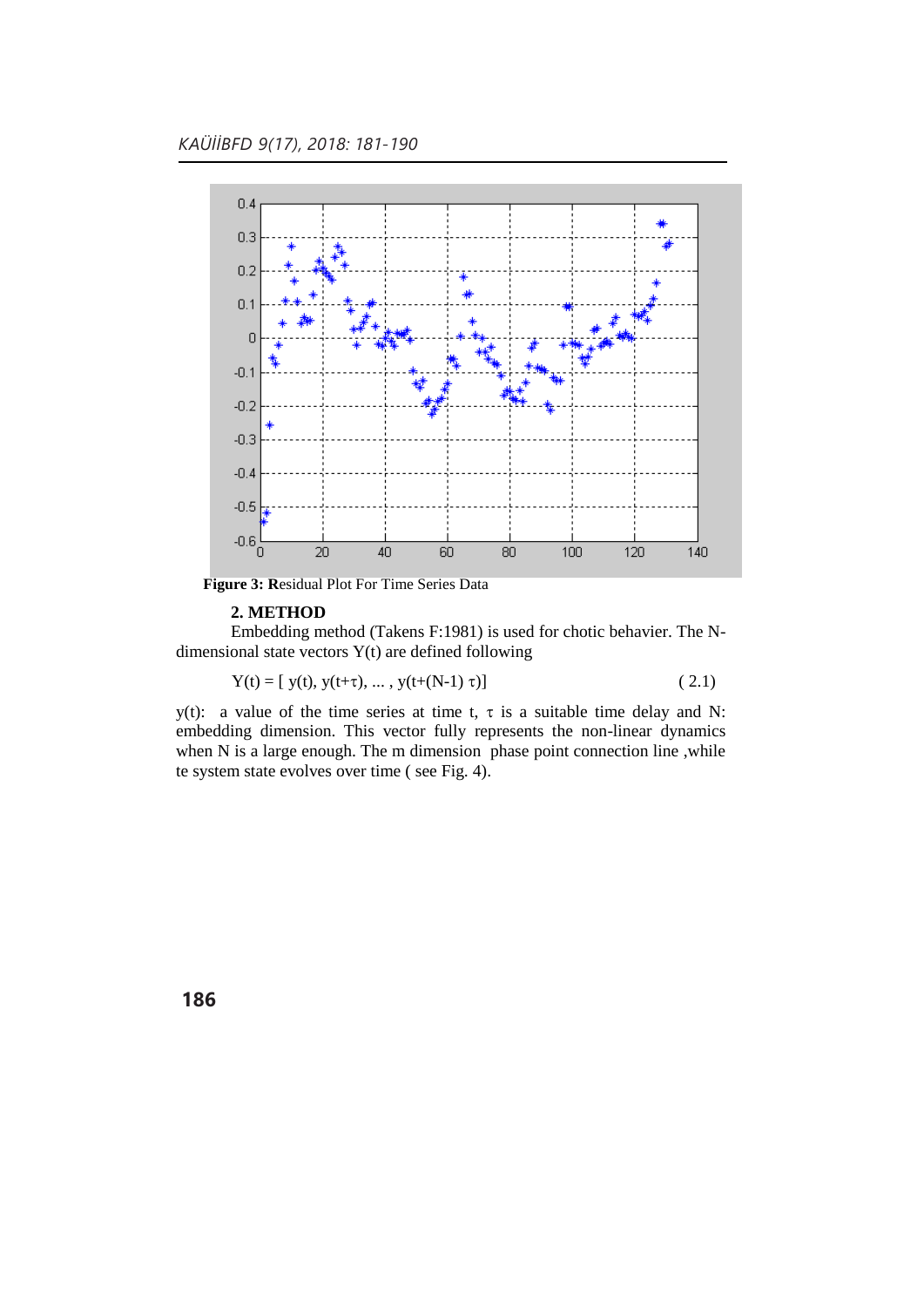*KAÜİİBFD 9(17), 2018: 181-190*



**Figure 4:** 3-D Phase Space For Gold Prices

### **3. CORRELATION DIMENSION TEST**

The correlation dimension test is used to reveal chaotic behavior The algorithm proposed by Grassberger and Procaccia (Grassberger P & Procaccia I,1983) .For m Dimensions phase space ,the correlation integral is given following;

$$
C(r, m) = \frac{1}{N(N-1)} \sum_{i,j=1(i \neq j)}^{N} \theta(r - \|X_{i} - X_{j}\|)
$$
 (3.1)

: Heaviside function, r: critical distance. The correlation dimension is defined  $D_2$  as follow

$$
D_2 = \left| \frac{\lg(C_2(r, m))}{\lg(r)} \right| = \left| \frac{\ln(C_2(r, m))}{\ln(r)} \right| \tag{3.2}
$$

Embedding dimension m is is not increased until m is up to  $m_c$  ( $m_c$  is saturation embedding dimension ),  $D_2$  is determined which sysytem is chaotic or non chaotic.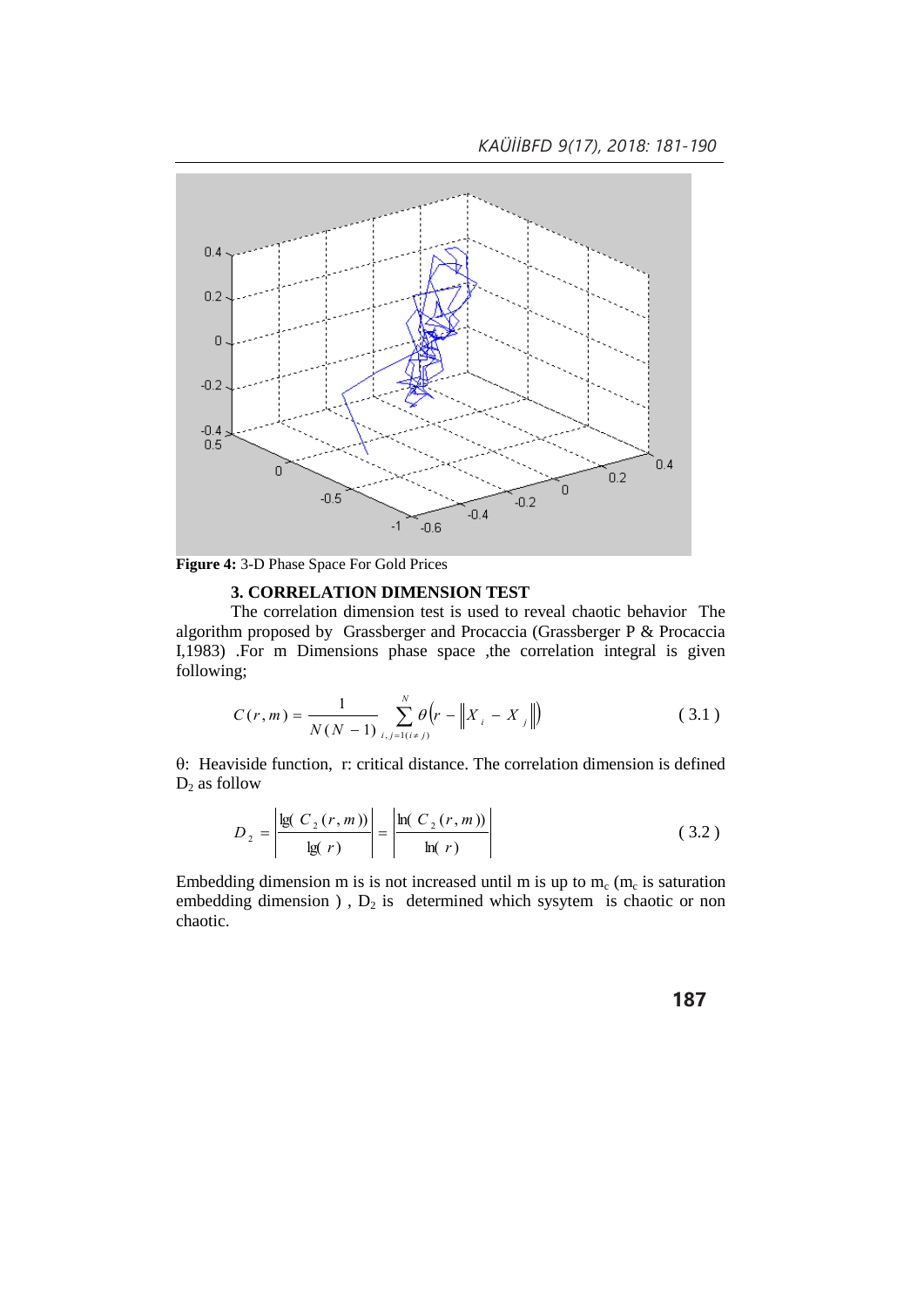## **4. THE GOLD PRICES CHAOTIC ANALYSIS**

We researched for the behaviors of the gold price data ( see Figure 1). Figur 4 shows that the time series complex structure. In additon, the phase point has an irregular motion ( see Fig.2). we obtain a C value based on eq (3.1). Figure 5 shows that slope When m >25, straight lines almost paralled, and partially straight lines are overlap. We compute the slope of each straight line based on eq (3.2) by using linear regression method (see Fig.6). Its shows that the gold price data has strange attractor, and non-linear chaotic system with complex structure.



 **Figure 5:** The Correlation Dimension For Gold Prices Data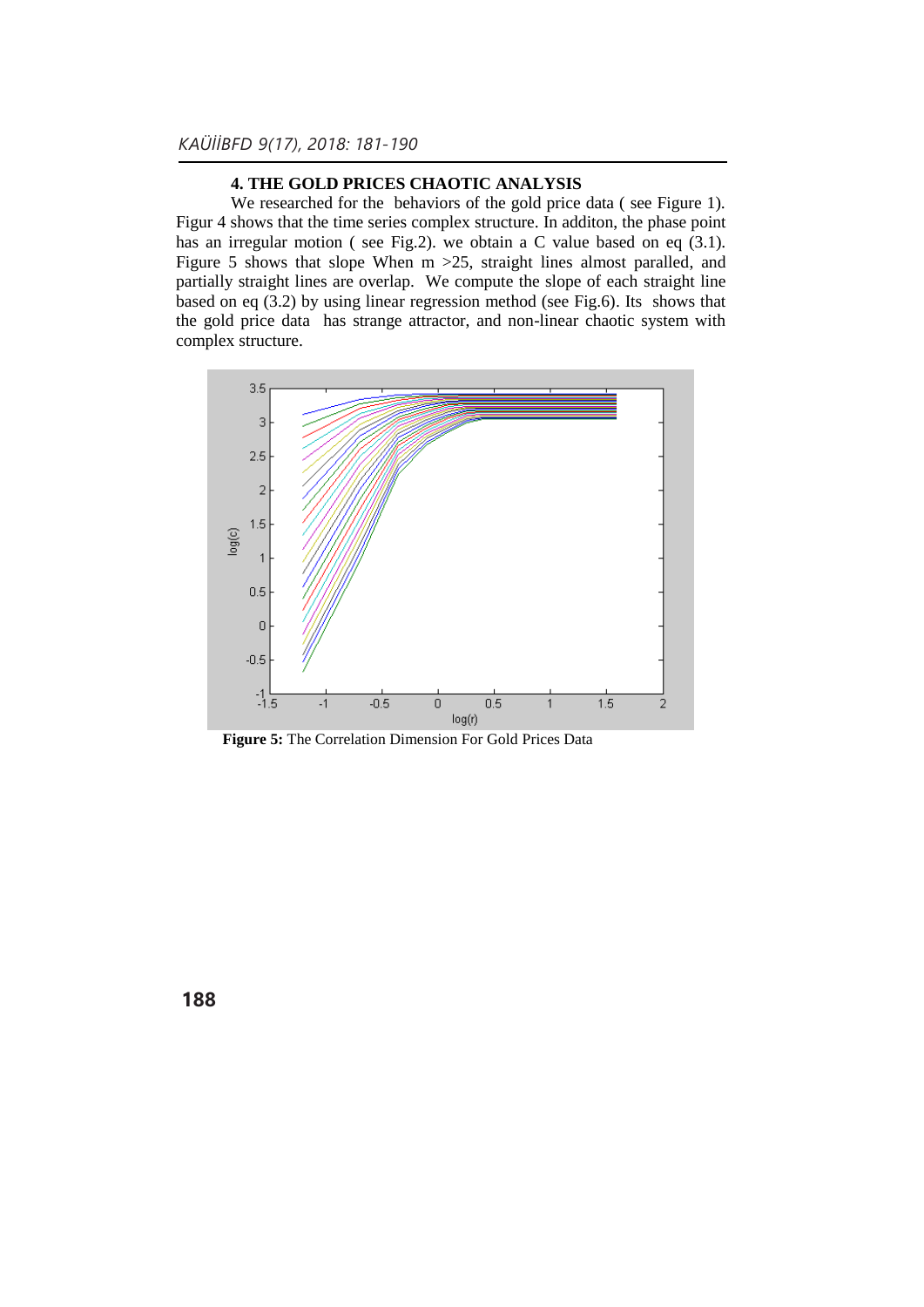*KAÜİİBFD 9(17), 2018: 181-190*



**Figure 6:** The Embedding Dimension For Gold Prices Data Series

## **5. CONCLUSIONS**

This study show that the saturation embedding dimension of gold prices data series is very high  $( >25)$ , and attractor dimension is 0.9. This is the resault of the fact that the embedding dimension is very too high and the gold prices system has chaotic facts. So that the problem on chaotic phenomena and predictable time scale is very complex. So, gold price data are unpredictable .

#### **6. REFERENCES**

- Alptekin, V., Güvenek, B. & Boyacıoğlu, M. A. (2010). Modelling volatility of the gold prices by using generalized autoregressive conditional heteroscedasticity method: The Case of Turkey. *Journal of Academic Research in Economics, Vol:1.*
- Chatrath, A., Adrangi, B. & Shank, T. (2001) Nonlinear dependence in gold and silver futures: Is it chaos? , *The American Economist, Vol:45 (2).*
- Frear, D. (2011). The effect of change on management planning: Applying chaos theory. *International Journal of Business and Social Sciences, Vol. 3, No. 14.*
- Grassberger, P. & Procaccia I. (1983). Dimension and entropies of strange attractors from a fluctuating dynamics approach. *Physica, 13, pp:34-54.*

Ismail, Z., Yahya, A. & Shabri, A. (2009). Forecasting gold prices using multiple linear